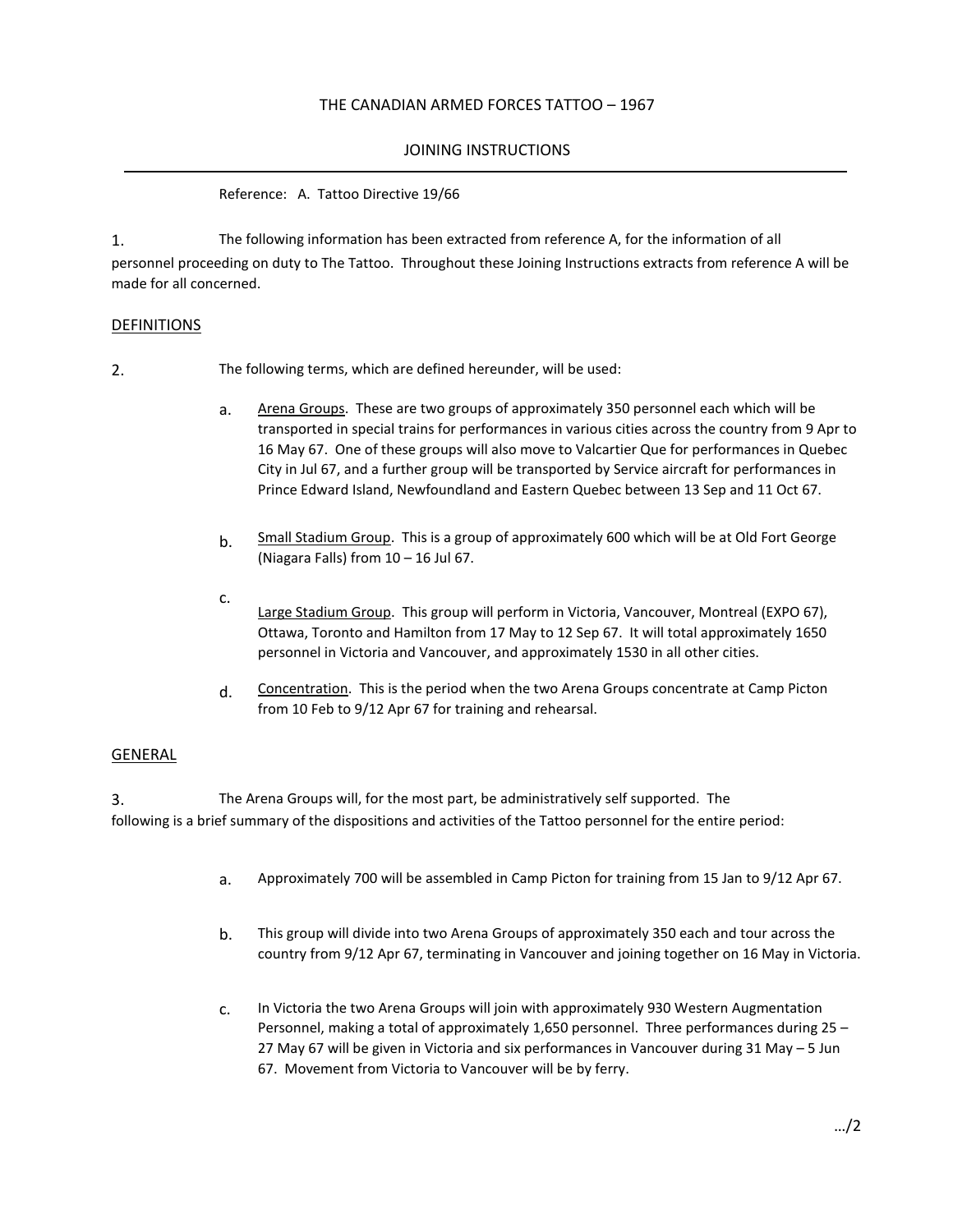## GENERAL (cont) and a set of the set of the set of the set of the set of the set of the set of the set of the set of the set of the set of the set of the set of the set of the set of the set of the set of the set of the set

- 
- 3. d. After performances in Vancouver, approximately 220 Western Augmentation Personnel will be returned to home units and approximately 1,400 personnel will be flown by Service aircraft to CFB St Jean, PQ. The group flown from Vancouver will then be joined by approximately 130 Eastern Augmentation Personnel, for a total of approximately 1,530 personnel. Rehearsals will take place in St Jean and Montreal from 9 - 18 Jun 67 and 14 performances will be given at EXPO 67 from 19 Jun - 4 Jul 67.
	- e. After performances at EXPO 67, a group of approximately 600 will be formed as a Small Stadium Group for rehearsals and performances at Fort George (Niagara-on-the-Lake) from 7 - 16 Jul 67 and an Arena Group of 350 will rehearse ande perform at Le Colisee, Quebec, PQ from 11 Jul to 16 Jul 67. The balance of approximately 600 personnel will be returned to their units temporarily for leave.
	- f. Upon completion of performances at Fort George and Quebec, PQ, the groups will be returned to units for leave from 17 Jul - 6 Aug 67.
	- g. Upon completion of leave the entire group of approximately 1,530 personnel will reassemble at CFB Uplands in Ottawa on 7 Aug 67 for rehearsals until 15 Aug 67, followed by four performances during the period 16 - 19 Aug 67.
	- h. The group will then move to CFB Borden for rehearsals during 22 27 Aug 67, seven performances at Toronto (CNE) during 28 Aug - 4 Sep 67, and two performances at Hamilton Civic Stadium during 8 - 9 Sep 67.
	- j. After performances at Hamilton, all personnel except one Arena Group will be returned to home units. The remaining Arena Group will then give performances as follows:
		- (1) Summerside, PEI, 18 Sep 67.
		- (2) Charlottetown, PEI, 19 20 Sep 67.
		- (3) St John's, Nfld, 22 24 Sep 67.
		- (4) Cornerbrook, Nfld, 27 28 Sep 67.

Transportation of the group will be by Service aircraft, or other means, as arranged by DG Centennial.

k. Tentative plans have also been made for performances in Rimouski, Drummondville, Chicoutimi, and Shawinigan, PQ, from the period 28 Sep to 11 Oct 67. Planning for performances at these centres has not yet been completed and a separate instruction will be issued at a later date concerning responsibilities of the various Responsible Headquarters and Canadian Forces Bases for the provision of administrative support at these centres.

### POMC

- 
- 4. a. As a general rule personnel will not be permitted to travel via POMC to, from, or between performances to The Tattoo. The only exception to this will be that personnel coming from locations in close proximity (three hours driving time) from Camp Picton, may bring POMC to the Concentration as a Personal convenience. Personnel must be cautioned, however, that it is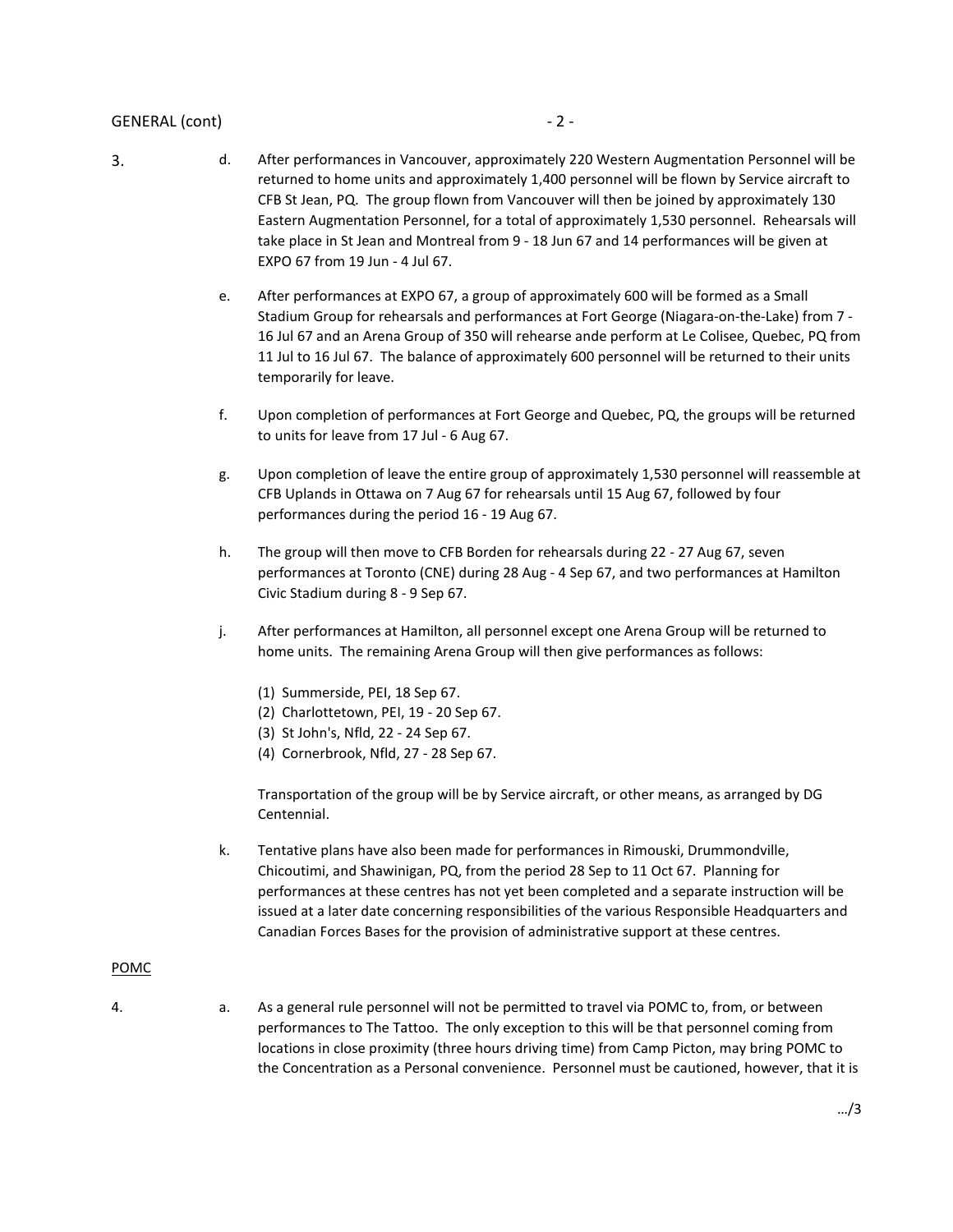most unlikely that leave of any significance will be granted between the end of the Concentration and the beginning of the Special Train Tours to enable them to return POMC to home stations. All POMC must be removed from Camp Picton by the end of the Concentration.

 $b.$  Claims under the provisions of QR & O 209.25 will only be authorized for the trip to Camp Picton in the initial instance.

#### CLOTHES PRESSING FACILITIES

5. personnel to press their personal clothing. Various CFBs responsible for accommodating large and small Stadium Groups and Arena Groups performing in Quebec City, Prince Edward Island, Newfoundland and Eastern Quebec, will provide additional equipment. In addition, the Arena Groups travelling on Special Trains between 9-12 Apr to 16 May 67 will be supported by civilian facilities under contract. The Tattoo is supplied with a limited amount of pressing equipment to be used by

#### SHOWER FACILITIES

6. Quebec) will be equipped with mobile shower equipment which will be set up and operated as directed by the 00s of the Special Trains if other suitable facilities cannot be arranged. At all other locations Tattoo personnel will use ablution facilities in the quarters they occupy. Arena Groups (less the Group touring Prince Edward Island, Newfoundland and Eastern

#### POSTAL

- 7. a. Royal Canadian Postal Corps personnel are included in The Tattoo establishment. These personnel will operate post offices providing full post office service during the Concentration period and the entire tour of The Tattoo. CFBs and unis accommodating The Tattoo during the Concentration period, stadium performances period and while the Arena Group is touring Prince Edward Island, Newfoundland and Eastern Quebec will be required to provide adequate secure accommodation for these post offices.
	- b. During the period the Arena Groups are aboard the Special Trains, Royal Canadian Postal Corps personnel will operate post offices providing full post office service on the trains. Such train has been allotted an MPO number as follows:
		- (1) Blue Group MPO 318
		- (2) Red Group MPO 367

These designations and MPO numbers will prevail throughout all phases of The Tattoo. Augmentation personnel will be divided into Red and Blue groups and will use the same MPOs as these groups as an expedient for postal services.

c. The initial mailing address for personnel concentrationg at Camp Picton and for Augmentation Personnel joining The Tattoo in Victoria and Montreal will be advised on arrival. Personnel will be assigned an MPO number and it will be their responsibility to inform their correspondents. It is suggested that personnel pick up sufficient Change of Address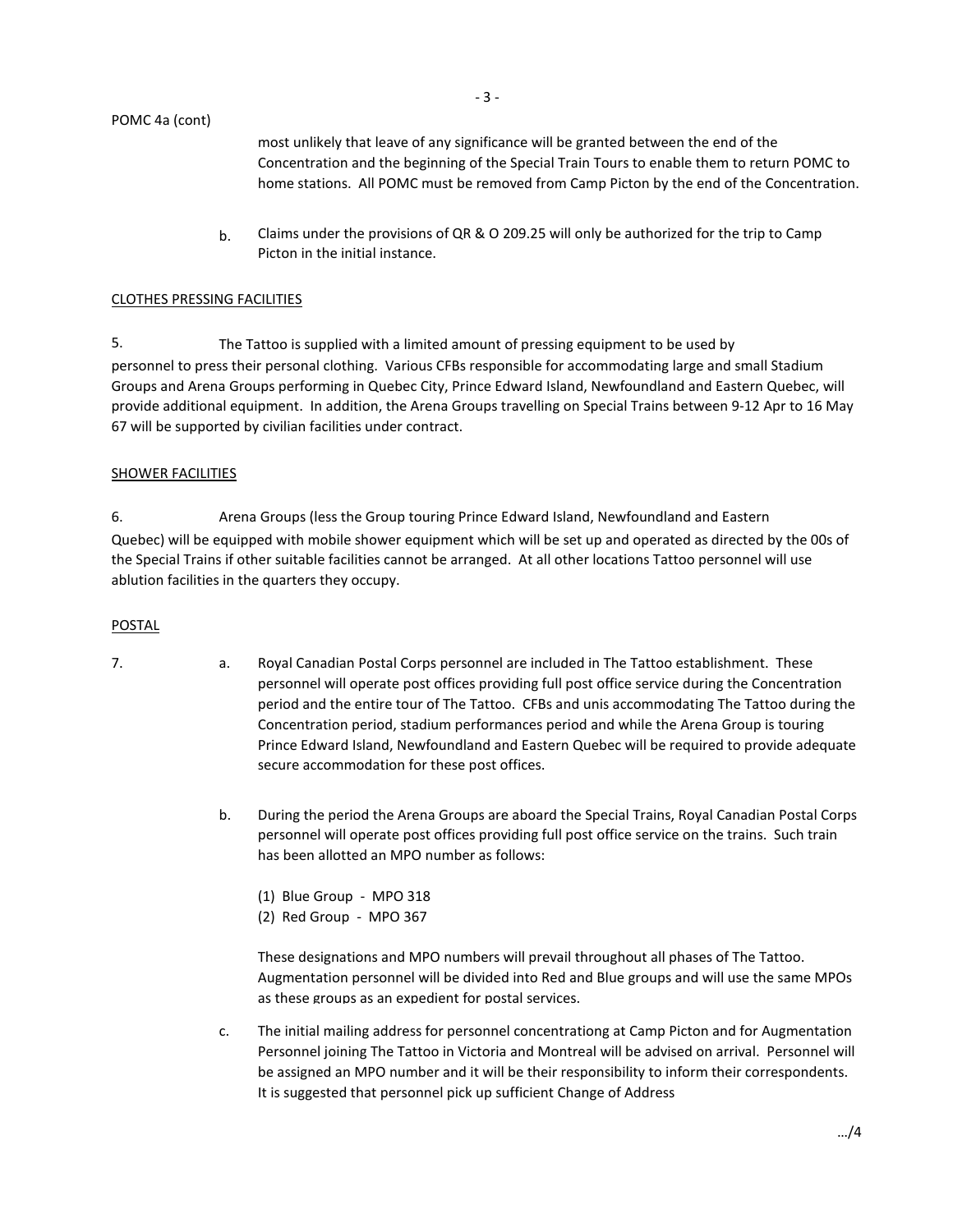POSTAL 7c (cont)

Notices (Post Office Form 86B) from R & D Section when clearing this Base. These can be mailed free by the individuals proceeding The Tattoo.

### MEDICAL

8. **a.** During the Concentration at Camp Picton, the normal medical facilities at Camp Picton will be utilized by The Tattoo.

> b. One Medical Officer and one Medical Assistant will be detailed by CFHQ to each Special Train for the duration of the Arena Group Tours and will travel with the Special Trains. A Medical Officer and Medical Assistant will also be detailed by CFHQ to the Arena Group touring Prince Edward Island, Newfoundland and Eastern Quebec. If required, local medical assistance will be provided by Service medical establishments adjacent to performance sites, or en route, on request of The Tattoo staff.

#### DENTAL

9. Due to the length of time personnel will be rehearsing and performing with The Tattoo, they should be dentally inspected and any treatment required carried out prior to despatch to the Concentration at Camp Picton. Whenever Arena and large and Small Stadium Groups are accommodated at Bases or other Service Locations emergency dental treatment will be provided by the local Service dental establishment. Agreements have been made for emergency treatment by civilian dentist and where Service dental facilities do not exist.

#### DOCUMENTATION

- 10. a. Personnel detailed for duty with The Tattoo will be attached for duty and discipline to The Tattoo effective trhe date of despatch. The only documents required will be the individual Conduct Sheets, ie:
	- (1) RCN CNS 2392 (2) Canadian Army - CFAB 1586 (3) RCAF - R.72
	- b. In addition, in the case of Canadian Army personnel, parent units will despatch a copy of the individual's Unit Record Card (CFAB 1579) to The Tattoo Headquarters. RCN and RCAF establishments or units providing personnel to The Tattoo will obtain a supply of CFAB 1579, complete them and forward them to The Tattoo at the time of despatch of their personnel.
	- c. The Tattoo will operate on a field return basis. Extracts will prepared as requird by The Tattoo Field Headquarters (both Arena and Stadium Groups) reflecting any changes in individual's pay, rank, status, etc, and despatched to the individual's home unit, station, or extablishment, as they occur.

- 4 -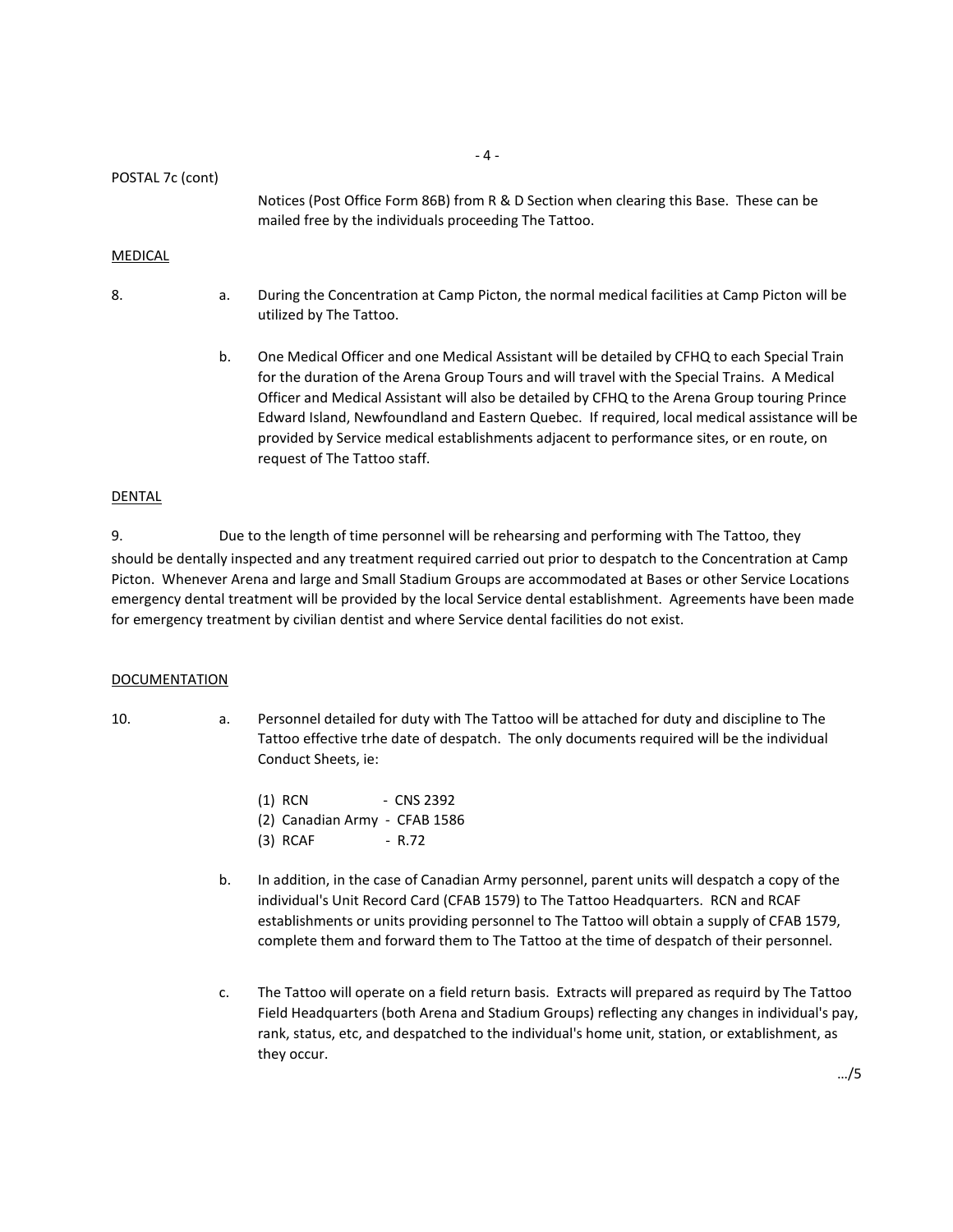## PAY AND ALLOWANCES

- 
- 11. a. In general terms, The Tattoo will be completely selfcontained for pay services throughout theentire tour. Accounting staffs are included in both Arena Groups and Stadium Groups, therefore there will be no requirement for local assistance.
	- b. A simplified method of paying personnel is being devised by DPS and this will form the subject of a Pay Directive to be issued to all Accounting Officers by DPS well in advance of the Concentration of The Tattoo in Camp Picton.
	- c. All personnel detailed for duty with The Tattoo, particularly personnel with dependents, should be counselled to review their pay assignment programme prior to despatch from their parent units.
	- d. A Special Allowance has been proposed for all personnel detailed for duty with The Tattoo. This allowance would be payable in lieu of the allowance authorized in QR & O 209.30 Table D and would not be subject to the conditions defined in paras (3)(b) and (4)(a) of QR & O 209.30. Approval has not yet been received for this allowance, however, when a decisions is reached all concerned will be informed.

#### LEAVE

12. During the period personnel are detailed for duty with The Tattoo, annual leave will only be granted during the period 17 Jul to 6 Aug 67. If it is necessary to grant compassionate leave under the provision of QR & O 16.17 and 16.18, the individual will be returned to his unit or establishment and a replacement will be requested from the unit or establishment from the 25% reserve personnel on twelve hours notice to move.

## CLOTHING AND ACCOUTREMENTS

- 
- 13. a. As the amount of space aboard the Special Tains is very limited, the amount of personal luggage which personnel will be permitted to carry must, of necessity, be restricted. This principle must also apply when travelling in Service aircraft due to weight limitations. At the same time, personnel must be permitted to bring sufficient items of clothing and necessities to sustain them for the entire period they are detailed for duty with The Tattoo, bearing in mind that laundry and dry cleaning contracts for personal clothing are being arranged at selected locations to enable these services to be performed approzimately once per week. All personal clothing of personnel travelling aboard the Special Trains must be carried in the sleeping cars as there will not be room elsewhere on the train.
	- b. Personnel detailed for duty with the Arena Groups will be issued with the following items by RSG Base Supply Section, prior to their despatch to the Concentration at Camp Picton:

(1) One long garment bag, complete with hangers as available, large enough to hold three uniforms and a raincoat; and

(2) One trunk 8 x 27-1/2 x 21 inches. (NOTE: Locks will not be issued.)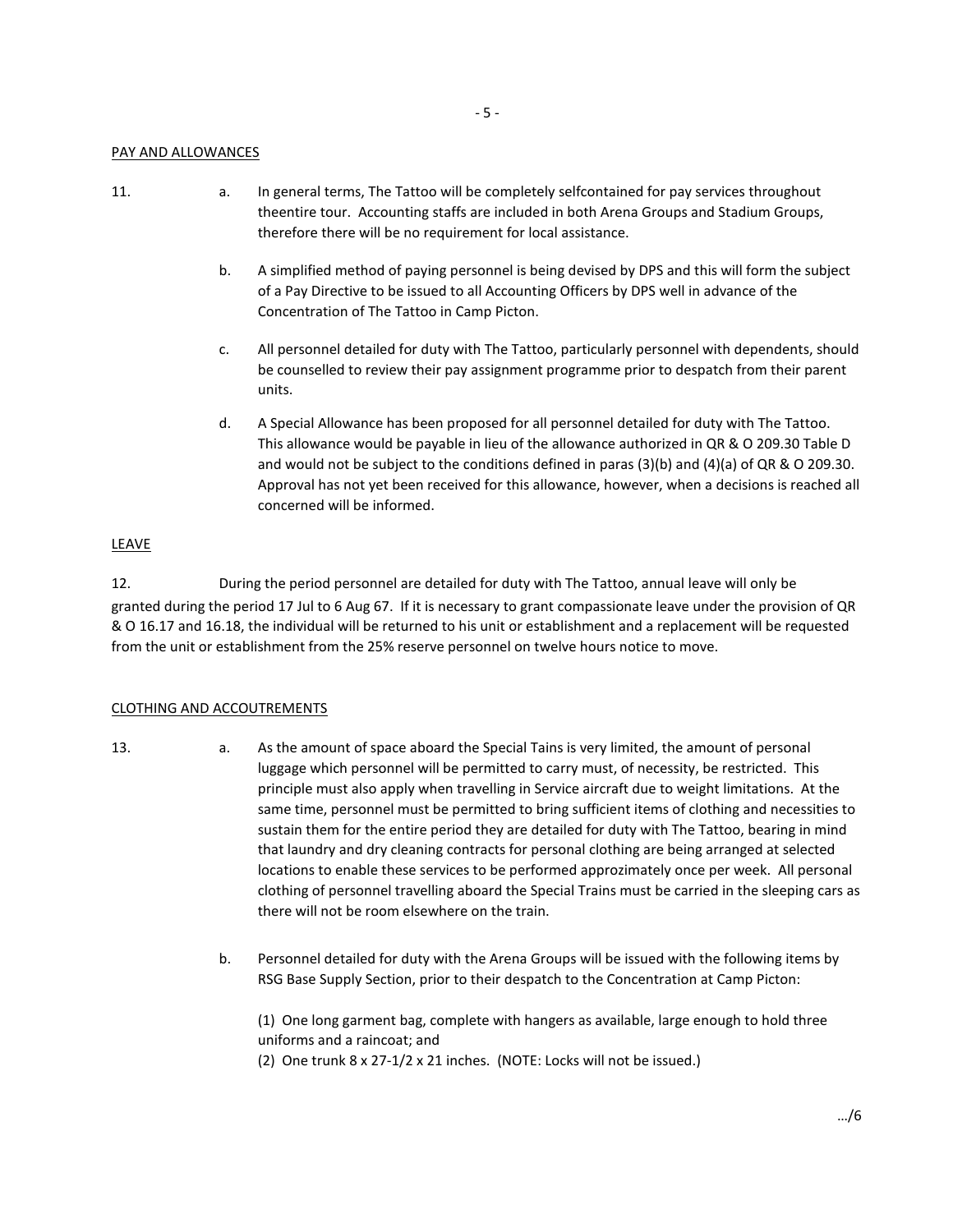#### CLOTHING & ACCOUTREMENTS 13 (cont)

- c. Each person should also carry with him a small pack on a shoulder strap, or equivalent item, to hold toilet articles and other small items. It is emphasized that no additional items of luggage can be permitted aboard the Special Trains. Individual laundry bags will be issued to all personnel joining The Tattoo at Camp Picton, Victoria and Montreal.
- d. At Annex A to this Instruction are lists by Service of those items personnel should bring with them to Camp Picton. The quantities and range may be increased provided the additional items can be carried in the garment bag, trunk or small pack. Pipers, drummers, musicians, and side drummers, except those in the Static Band, also must bring their complete full dress uniform. To soncerve space aboard the Special Trains, it is proposed to withdraw overcoats from personnel at the conclusion of the Concentration. They will be shipped to parent units, stations or establishments from Camp Picton by The Tattoo Technical Services Officer for storage until the return of personnel. Items of summer dress have not been included in Annex A. Due to the fact that personnel of the Arena Groups will be required to change into Summer Dress approximately the time of arrival in Victoria and due to the aforementioned space limitations about trains, the following action will be taken:

(1) All personnel who will be reporting for duty with The Tattoo at the Concentration area at Camp Picton will individually package, tag and turn in items of Summer Dress and Accoutrements to RSG Base Supply prior to departure for Camp Picton.

(2) Home unit Quartermasters of Supply Officers will arrange to recieve items of Summer Dress and accoutrements, and ship them to the Tecnical Services Officer of The Tattoo on a security voucher at the following address, to arrive by 1 May 67:

The Technical Services Officer, The Canadian Armed Forces Tattoo, Canadian Forces Base Esquimalt, Esquimalt, BC.

(3) The Technical Services Officer of The Tattoo will collect items of Winter Dress from personnel who have reported to Esquimalt from Camp Picton and from Arena Groups and will arrange to have them suitably tagged, packaged, and shipped to home units or establishments of personnel concerned.

- e. It is not intended to place any limitations on civilian clothing which personnel will be permitted to carry, however, the provisions of para 13 b, c, d, and g mustg be borne in mind. Personal musical instruments for recreational purposes may be brought by personnel but as with civilian clothes, all personnel must be cautioned on the stringent space limitations. Bathing trunks will be brought.
- f. Special items of protective clothing such as coveralls, safety helmets, gloves, and waterproof jackets will be issued to personnel involved in set erection, high riggers, etc by The Tattoo Supply Staff. In addition each individual travelling on the Special Trains will be issued one sweatsuit by The Tattoo Supply Staff at Camp Picton. This sweatsuit is for wear aboard the Special Trains and journeying to and from performance locations.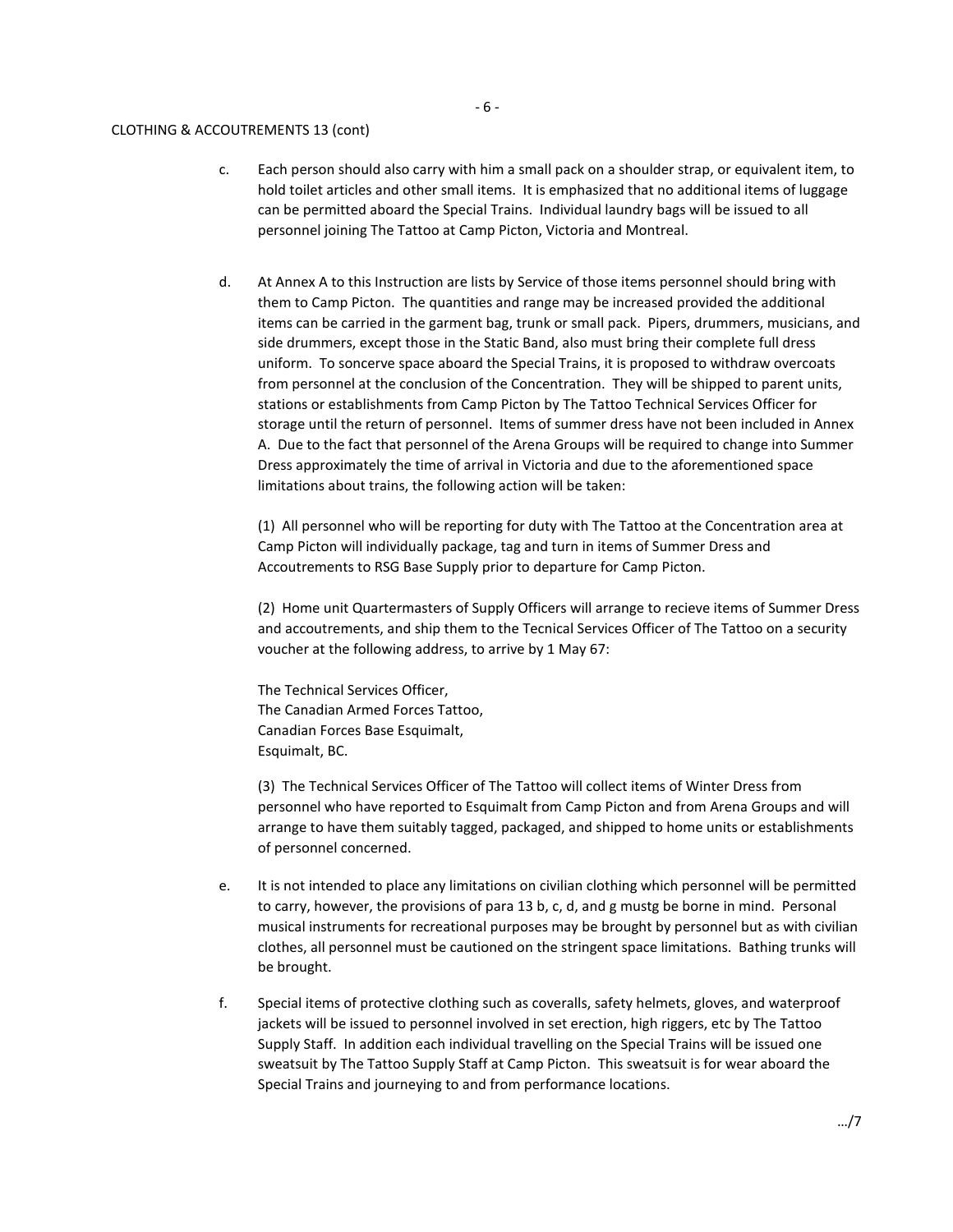#### CLOTHING & ACCOUTREMENTS 13 (cont)

- g. Personnel of the Augmentation Groups reporting to The Tattoo at Victoria and Montreal will report in Summer Dress, therefore, items of Winter Dress and Accoutrements need not be brought by those personnel. Aside from this, however, Augmentations personnel will bring items listed in Annex A with them. These personnel will not be issued with the trunk or garment bag mentioned in para 13b (1) and (2). They will be restricted to the following articles insofar as personal luggage is concerned:
	- (1) Small pack on a shoulder strap or equivalent item.
	- (2) One duffel bag or equivalent item (RCN).
		- OR
	- (3) 8460-21-108-0851 Trunk, locker, C1 (Army).

OR

(4) 8460-21-801-3875 Trunk, locker, (RCAF).

B. K. Mellor Colonel Commander Canadian Forces Base London

## ADDENDUM

Since preparation of these Joining Instructions CFB London has been advised that the initial mailing address for personnel reporting to Camp Picton will be:

> Member, Rank, Name, Initials Parent Unit or establishment Canadian Armed Forces Tattoo Picton, Ontario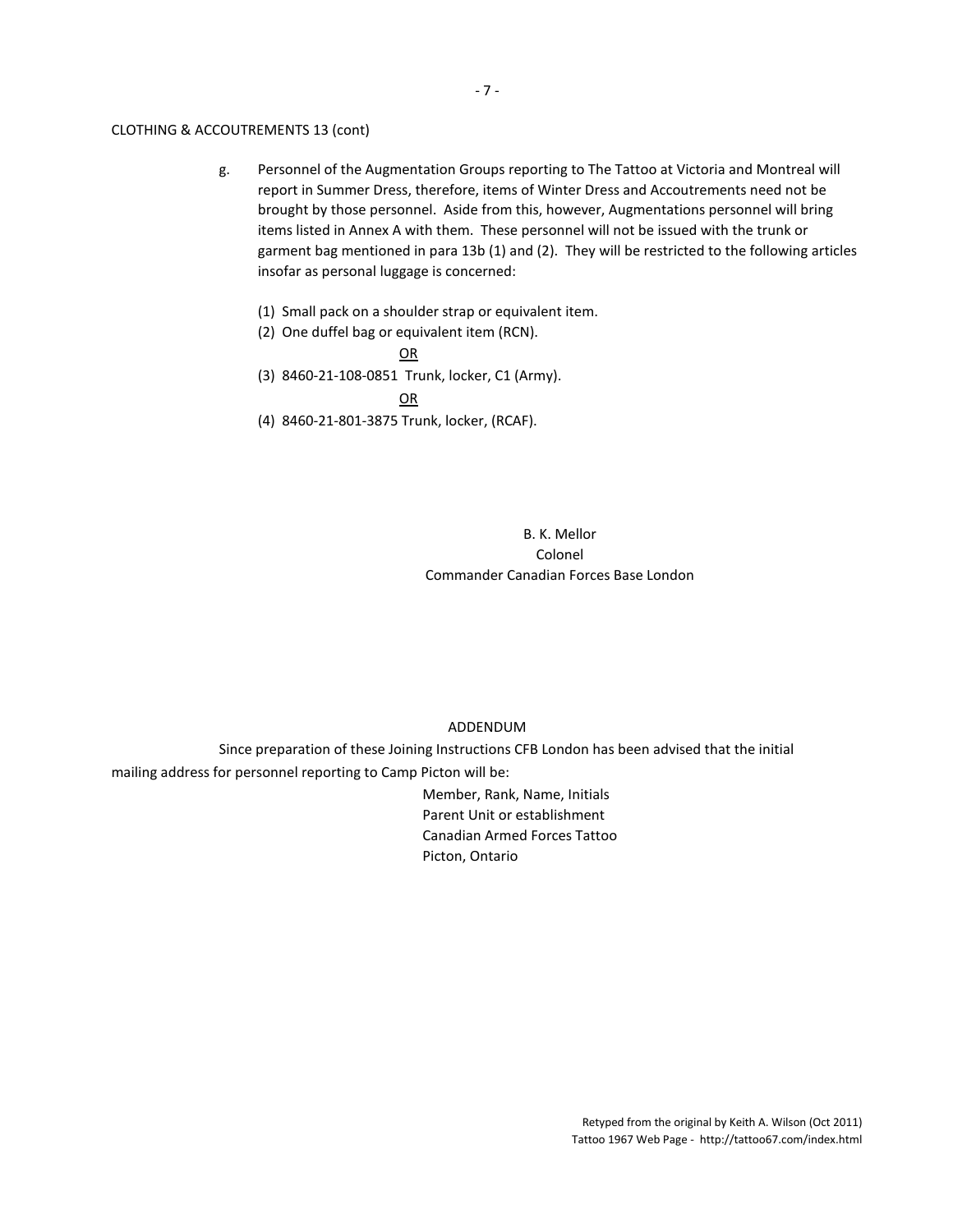# ANNEX A TO JOINING INSTRUCTIONS CANADIAN ARMED FORCES TATTOO, 1967 DATED 29 DEC 66.

## **ITEMS TO BE CARRIED**

## CANADIAN ARMY (REGULAR) PERSONAL

| <b>STOCK NUMBER</b> | <b>ITEM</b>                               | <b>QTY</b>     |
|---------------------|-------------------------------------------|----------------|
|                     |                                           |                |
| 7210-21-520-6101    | Towels, bath                              | $\overline{2}$ |
| 7210-21-520-6301    | Towels, hand, terry, white                | 2              |
| 8405-21-103         | Cap, service (as worn by unit)            | $\mathbf{1}$   |
| 8405-21-104-2188    | Kilt, 42nd Regiment Black Watch           | $\mathbf{1}$   |
|                     | AND                                       |                |
| 8405-21-104-2166    | Kilt, Royal Stewart C1                    | $\mathbf{1}$   |
| 8405-21-111-9900    | Shirt, man's cotton, khaki, No 3          | 5              |
| 8405-21-104-2753    | Shorts, man's, cotton drill, blue         | $\mathbf{1}$   |
| 8415-21-104-2817    | Singlet, man's, cotton white, V neck      | $\overline{2}$ |
| 8420-21-103-7990    | Coat, pyjama                              | $\overline{2}$ |
| 8420-21-104-3424    | Trousors, pyjama                          | $\overline{2}$ |
| 8420-21-103-8297    | Drawers, man's thigh length (undershorts) | 4              |
| 8405-21-104-8297    | Undershirt, man's cotton, white C1        | 4              |
| 8405-21-109-4631    | Raincoat, man's, gabardine, OD No 7       | 1              |
| 8430-21-109-1576    | Shoes, dress, leather, black, prs         | 1              |
| 9430-21-104-7458    | Shoes, high, black, prs                   | $\mathbf{1}$   |
| 8430-21-104-7350    | Shoes, gymnasium, prs                     | $\mathbf{1}$   |
| 8440-21-102-7843    | Belt, trousers, leather, brown            | 1              |
| 8440-21-102-5884    | Gloves, leather, lined, prs               | 1              |
| 8440-21-520-3101    | Hankerchiefs                              | 6              |
| 8440-21-104-2139    | Necktie, man's black                      | 2              |
|                     | <u>OR</u>                                 |                |
| 8440-21-104-2141    | Necktie, man's, OD No 7                   | $\overline{2}$ |
| 8440-21-104-2427    | Puttees, nylon OD No 7, prs               | $\mathbf{1}$   |
|                     | <u>OR</u>                                 |                |
| 8440-21-104-2428    | Puttees, wool & nylon, black, prs         | $\mathbf{1}$   |
| 8440-21-111-9174    | Socks, nylon, black prs                   | 3              |
| 8440-21-104-2859    | Socks, nylon O wool, grey, prs            | 4              |
| 8405-21-112-0517    | Sweaters, pullover type V neck            | 1              |
| 8455-21-102-9400    | Armlet, cotton, prs                       | 1              |
|                     |                                           | /2             |